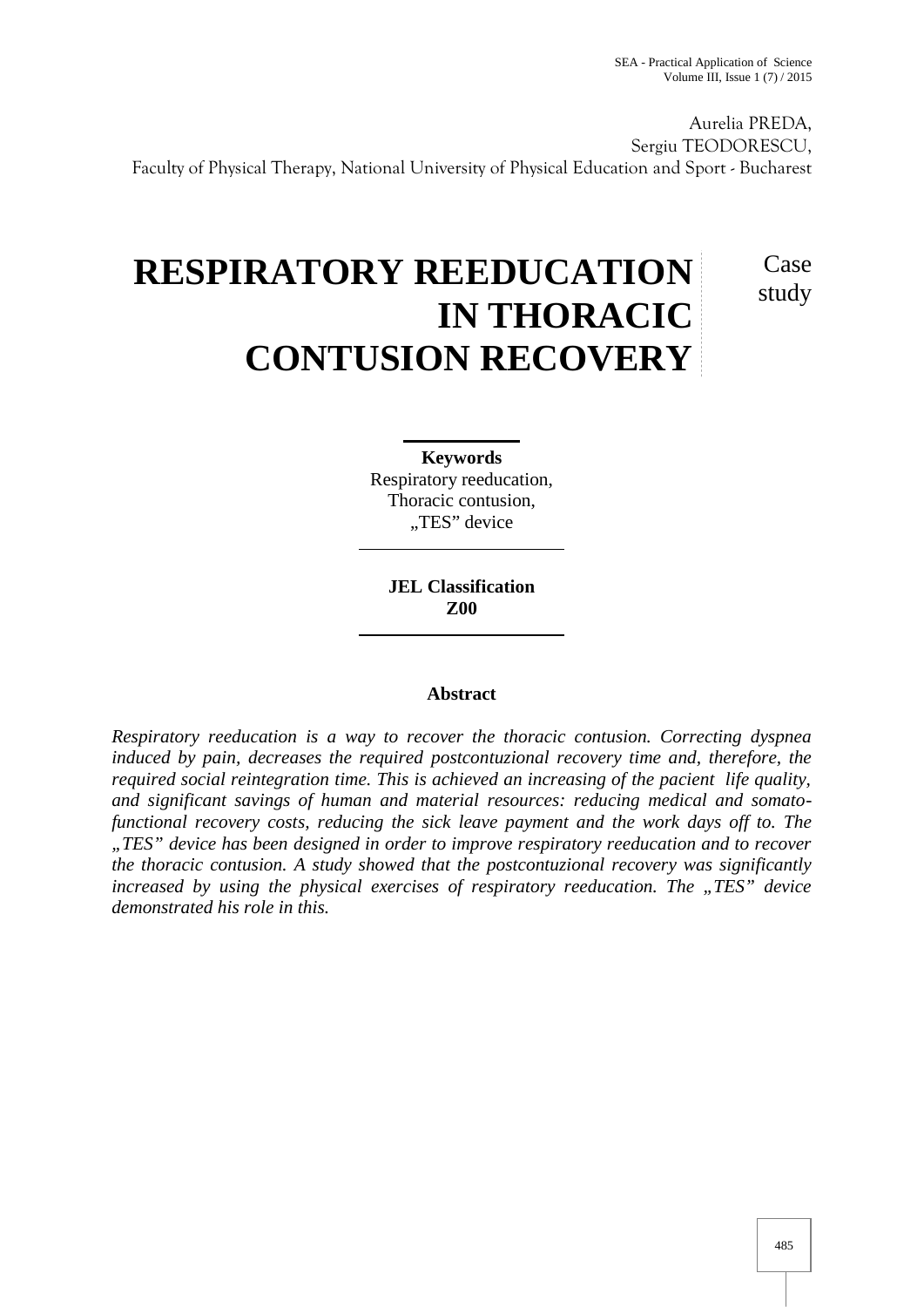All human evolution has been accompanied by violence (wars, arena fights, robberies, domestic accidents). The effects of violence helped the therapies developement necessary to treat wounds and traumas. At the beginning the therapy had a god name or a chance name. Then the therapy has transformed into a repeated experience and, finally, became a scientific therapy.

At any time on the human evolution scale, thoracic contusion has developed the same problem: long-term for pain, for somato-functional recovery and for social rehabilitation.

The most efficient improvement of life quality, in any pathology case, has been achieved by an interdisciplinary therapy team. In this way, the thoracic contusion is an example. So, if under strictly medical treatment, the thoracic contusion recovery and social reintegration postcontuzie can be done in 40-60 days, with physiotherapy help, this period may be reduced to 15-25 days.

A study aiming thoracic contusion recovery has been developed inEmergencyHospital "St. Pantelimon" –Bucharest. One of this study hypotheses was submitted to the effect of life quality improving, by using a respiratory reeducation program on subjects suffering from thoracic contusion. The study followed the two subjects groupsevolution (experimental group and control group, with 50 persons).

The experimental group subjects were evaluated every five days. The comparative evaluation of the two study groups subjects was performed on the first day (initial evaluation), on the 11th day of the program (intermediary evaluation) and on the last day, the 22 th, of the recovery program (final evaluation).

Some evaluation important parameters were the respiratory volumes measurable values (using spirometry).

The subjects suffering from thoracic contusion started the respiratory reeducation in the acute phase (once the doctor has given permission), under medical supervision.

One of the respiratory reeducation exercises used a new device: "TES 1" (named after inventor: **TE**odorescu **S**ergiu), created to improve, especially, the respiratory current volume and the expiratory reserve volume,using FAB method ("forced abdominal breathing"). The exercise difficulty was increased by opening, over time, more valves. It was used this deviceprototype, handcraft.

The subject is asked to perform 3-4 resting breaths. He will keep a seating position, with his forearms resting on the seat handles, watching his abdomen to follow the breathing movements. *Figure 1*

So, using abdominal breathing, he will forced inspire and, holding the mouthpiece with the lips,

he will forced expire. The valves will be open,one by one,every 3 days, increasing,thereby, the required expire effort.

As an operationaly principle, this device isdesigned to improve the expired air pressure.So, the monitoring is achieving the quality (not the quantity), by the one side device indicator (the tube that contains a little colored ball) and by the open valves number.

### *Figure 2*

This exercise is repeted 10 times every day (no matter how many valves are open).

This kind of exercisesimprove the abdominal breathing and the breath streamlingand, also, protect the traumatized thoracic side.

On the both study groups initial evaluation, the comparative measurable variableshad similar values. On the final evaluation,the comparative measurable variablesmarked a big difference between the two study groups, to the advantage of the experimental group.

Statistical analysis of the study results show:

1. The obtained scores of the both study groups measured variables had a variation coefficient placed between 2.73% and 24.59% (below 30- 35%), demonstrating the homogeneity of the two groups, validating results.

2. On the final evaluation of the both study groups, Pearson correlation coefficient indicates very high significant differences for the respiratory current volume values:

 $p = 0.000011316$ 

and for the expiratory reserve volume, to:

#### $p = 0.000002697$ .

These values of Pearson correlation coefficient (with  $p$  values  $p<0,001$ ) confirms the study hypothesis, rejecting the null hypothesis.

#### **Final conclusions** of the study are:

1. The "TES 1" device, designed specifically for this study, has demonstrated it efficiency, improving the evaluated respiratory volumes.

2. The experimental group subjects had a much shorter recovery period than the control group subjects. So, the control group subjects scored, on the 22nd day an equivalent measured parameters values average with thoseof experimental group subjects  $11^{th}$  day.

3. Pain felt by the experimental group subjects begin to decreasefaster (even in the medication absence) compared with the pain degree accused by the control group subjects.

4. By the kinetic therapy is obtained a better pain management and a respiration improvement that, as a result, improve the experimental groupsubjects life quality.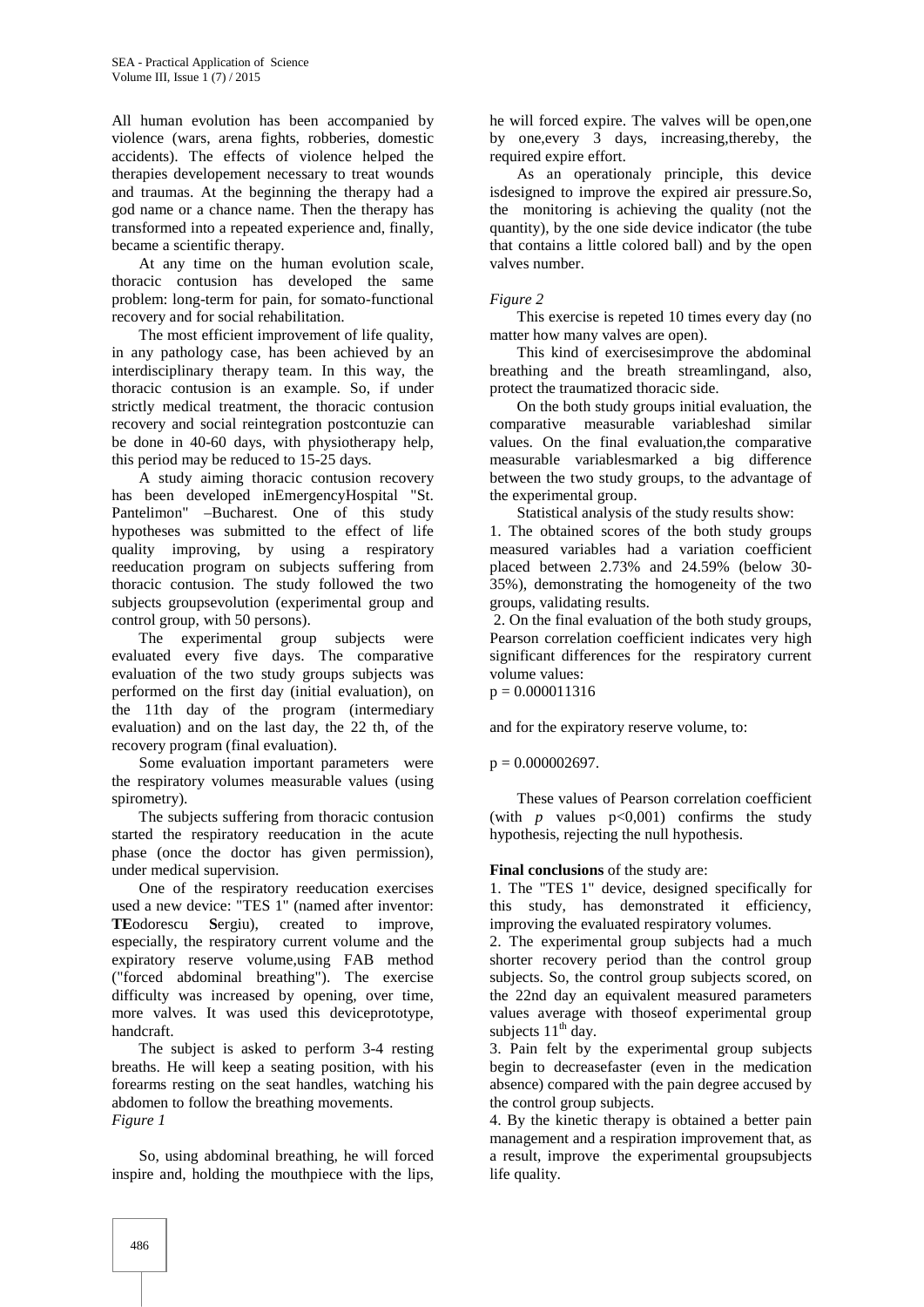5. By reducing the need to receive medical services, they were saved material and humanresources.

6. The decrease of recovery thoracic contusionneeded days for the experimental group subjects, have detrmined the decreasing of the sick leave days and the social rehabilitation period, decrising,in this manner, the social costs involved in those.

#### **References:**

- [1] Beers, Mark H. (2011), *Manual medical* (în traducerea: Trif nescu, Oana i Vasilescu, Andrei-Vlad), Editura All, Bucure ti<br>Bojor, Ovidiu , coordonator.
- [2] Bojor, Ovidiu , coordonator. (2004). "Afec iunile aparatului respirator: terapii *complementare"*, Editura Fiat LUX, Bucure ti
- [3] Bota, Aura (2002), "Ritmurile biologice în *educa ie fizic i sport"*, Bucure ti,Editura Globus
- [4] Browner .BD., Jupiter J.B., Levine A.M., Trafton P.G. - *Skeletal Trauma: Fractures, Dislocations, Ligamentous Injuries,* W.B. Saunders Co., 841-2, 947-1027, 1998
- [5] Buzescu, A., Anton, B. (2005), "Traumatologie sportiv<sup>"</sup>, Bucure ti, Editura Cartea Universitar
- [6] Calais-Germain, Blandine, (2009), *"Anatomie pentru mişcare (vol. 1. Introducere în analiza*  $t$ ehnicilor corporale *i vol. 2. Exerci ii de baz* ) », Editura Polirom – 2009, Bucure ti
- [7] Cordun, Mariana (1999) *Postura corporal normal i patologic*, Editura ANEFS, Bucure ti
- [8] Cordun, Mariana (2009), *Kinantropometrie*, Editura CD Press, Bucure ti
- [9] Cordun, Mariana (2012), *Kinetologie medical* , Editura Didactic i Pedagogic, Bucure ti
- [10]Flynn, Timothy W., Greenmann, Philip, (1996), *"The Thoracic Spine and Rib Cage: Musculoskeletal Evaluation and Treatlment"*, Copyright © 1996 by Butterworth-Heinemann
- [11]Ispas, C. (2003), "Kinetoterapia în afec iunile *ortopedico-traumatice – Deficienţe fizice"*, ANEFS
- [12]Mooney, Madaleine, Ireson,Claire, (2009), *"Occupational Therapy in Orthopaedics and Trauma"*, Editorial office: John Wiley & Sons Ltd, The Atrium, Southern Gate, Chichester, West Sussex, PO19 8SQ, United Kingdom
- [13]Preda, Aurelia, Teodorescu, S. (2014),  $n$ Recuperarea traumatismelor toracice – curs pentru asisten ii medicali" – editura Tehnoplast, Bucure ti